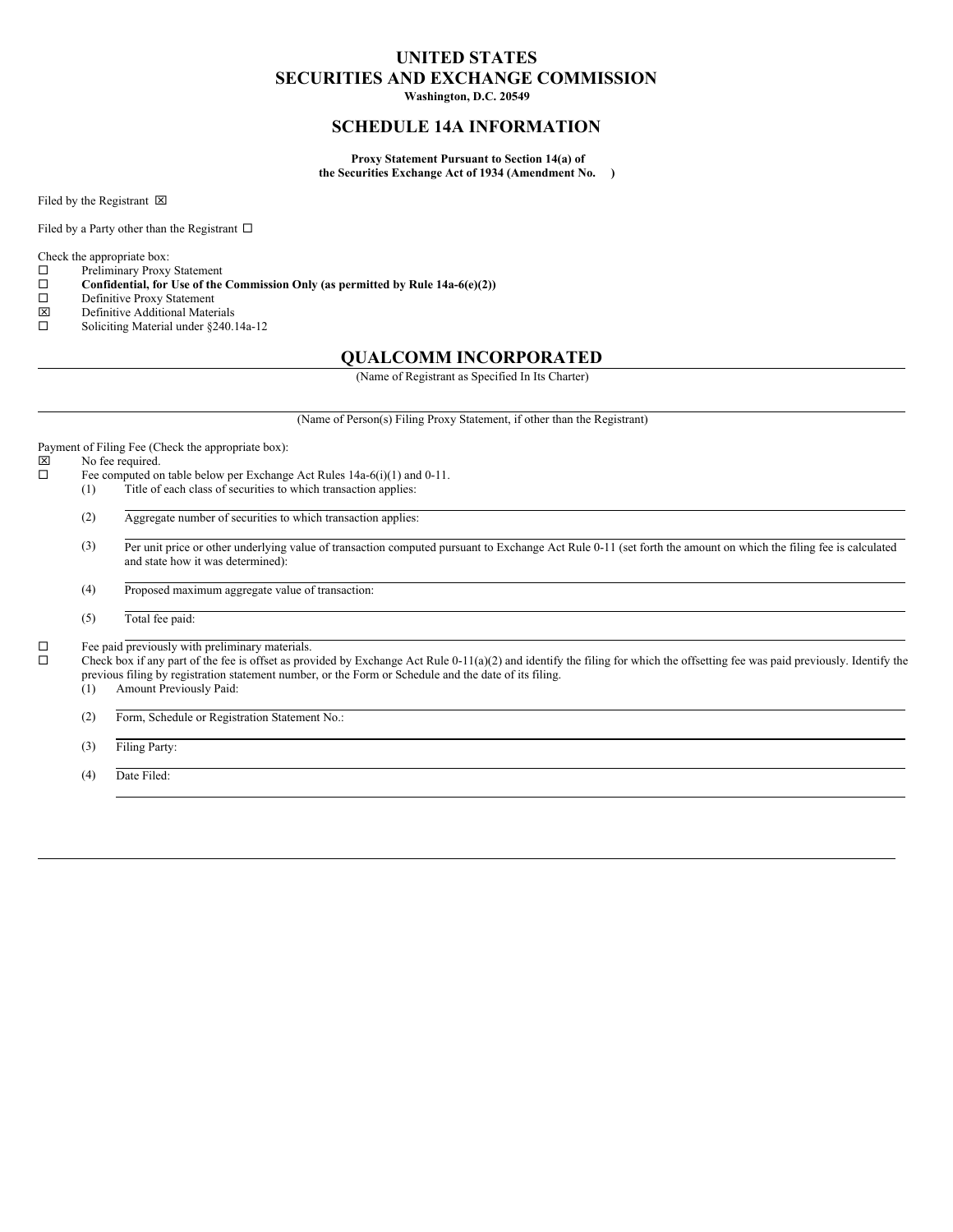

#### **QUALCOMM INCORPORATED**

2022 Annual Meeting of Stockholders Vote by March 8, 2022 11:59 PM ET



D64062-P64155

QUALCOMM INCORPORATED<br>5775 MOREHOUSE DRIVE SAN DIEGO, CA 92121

### You invested in QUALCOMM INCORPORATED and it's time to vote!

You have the right to vote on proposals being presented at the Annual Meeting. This is an important notice regarding the availability of proxy materials for the stockholder meeting to be held on March 9, 2022.

#### Get informed before you vote

**Qualcoww** 

View the Notice, Proxy Statement and Annual Report online OR you can receive a free paper or email copy of the material(s) by requesting prior to February 23, 2022. If you would like to request a copy of the material(s) for this and/or future stockholder meetings, you may (1) visit www.ProxyVote.com, (2) call 1-800-579-1639 or (3) send an email to sendmaterial@proxyvote.com. If sending an email, please include your control number (indicated below) in the subject line. Unless requested, you will not otherwise receive a paper or email copy.



\*Please check the meeting materials for any special requirements for meeting attendance and voting. At the meeting, you will need to request a ballot to vote these shares